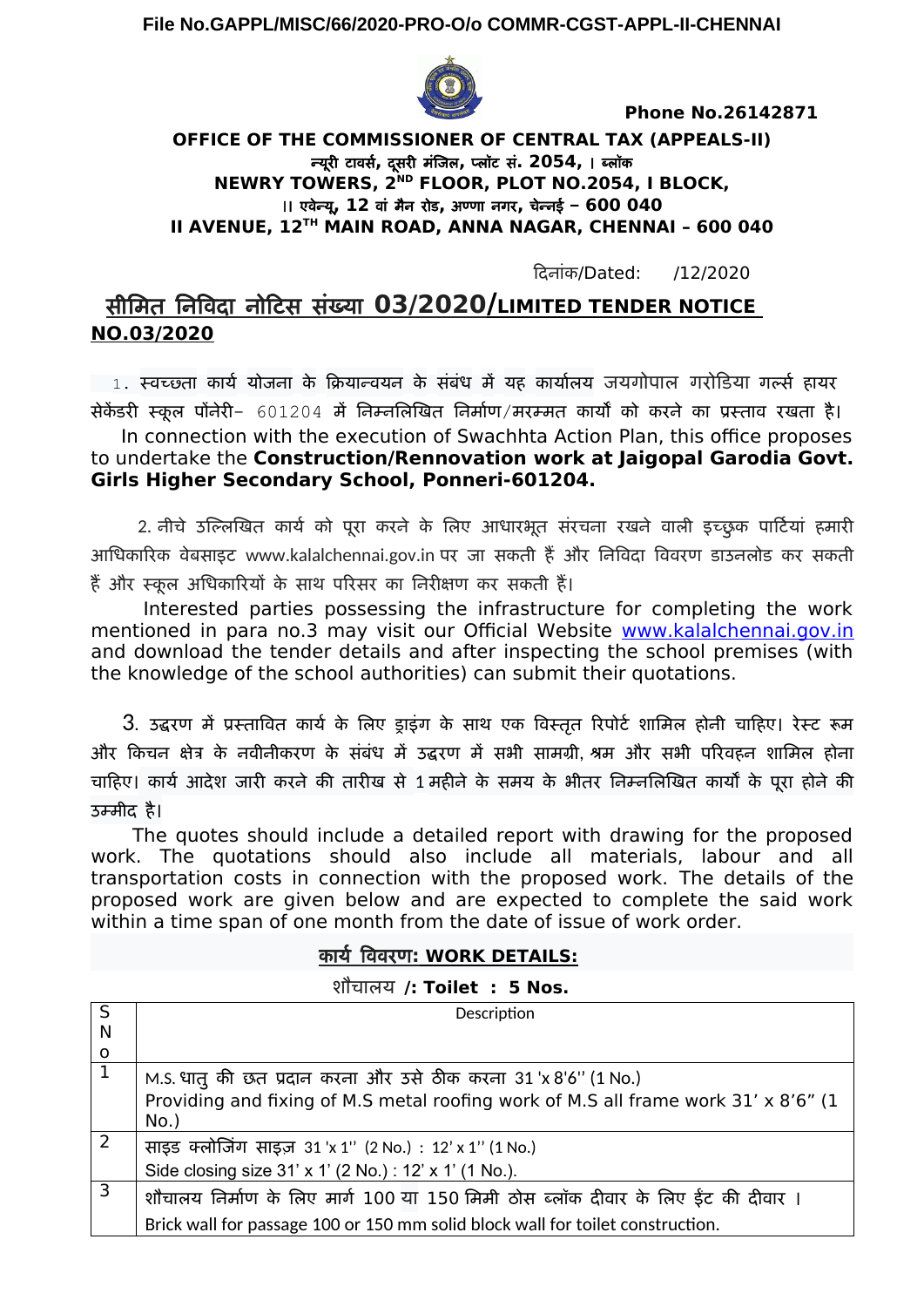### **File No.GAPPL/MISC/66/2020-PRO-O/o COMMR-CGST-APPL-II-CHENNAI**

| $\overline{4}$ | फर्श और दीवार का काम टाइल्स की आपूर्ति और फिक्सिंग।                                                                                                                  |
|----------------|----------------------------------------------------------------------------------------------------------------------------------------------------------------------|
|                | Supplying and fixing of tiles work of flooring and wall.                                                                                                             |
| 5              | आपूर्ति, फिक्सिंग, इंस्टॉलेशन, कमीशनिंग व्हाइट / विटेरस चाइना फ्लोर भारतीय प्रकार की और                                                                              |
|                | आंतरिक फिटिंग जिसमें कटिंग और मेकिंग शामिल हैं।                                                                                                                      |
|                | Supply, fixing, installation, commissioning of white/vitreous china floor Indian<br>type closet and internal fittings with accessories including cutting and making. |
| 6              | नए शौचालय की ईंट की दीवार इमल्शन पेंटिंग और एक कोट रिडॉक्स के एम एस फ्रेम और एक                                                                                      |
|                | कोट एनामेल पेंटिंग (मैनुअल पेंटिंग) की पेंटिंग का काम।                                                                                                               |
|                | Painting work of applying for new toilet brick wall emulsion painting and M S<br>frame of one coat redox and one coat enamel painting(manual painting).              |
| 7              | शौचालय के लिए पीवीसी दरवाजे                                                                                                                                          |
|                | PVC doors for toilets.                                                                                                                                               |

4. उपयोग की जाने वाली सभी सामग्रियों को भारत और मानक गुणवत्ता वाले आईएसआई अंकों में बनाया जाना चाहिए।

 All the materials to be used should be made in India and of standard quality bearing ISI marks.

5. इच्छुक पार्टियों में निम्नलिखित योग्यता मानदंड होना चाहिए।

Interested parties should posses the following eligibility criteria.

 $(\overline{\mathrm{U}})$  उन्हें जीएसटी के साथ पंजीकृत होना चाहिए और उनके पास पैन नंबर होना चाहिए और काम की समान प्रकृति में कम से कम 2 वर्ष का अनुभव होना चाहिए; जीएसटी पंजीकरण, पैन कार्ड और कार्य अनुभव के र्समर्थन में दस्तावेजों की प्रतियां उद्धरण के साथ संलग्न की जानी चाहिए।

 (a) They should be registered with GST and should possess a PAN number and have a minimum of 2 years experience in similar nature of work; copies of GST Registration , PAN card and documents in support of work experience should be enclosed with the quotation.

(बी) कोई अग्रिम भूगतान नहीं किया जाएगा और भूगतान स्कूल द्वारा काम पूरा करने की रिपोर्ट प्रस्तुत करने पर ही किया जाएगा।

(b) No advance will be paid for the work till completion. Final payment will be made only on submission of completion report from the school.

(6) उद्धरण वाले लिफाफा को " जयगोपाल गरोडिया गर्ल्स हायर सेकेंडरी स्कूल पोंनेरी-601204 में नवीनीकरण और परिवर्तन कार्य के लिए उद्धरण " के रूप में लिखा जाना चाहिए। उद्धरण वाले लिफाफा को र्सीजीएसटी और केंद्रीय उत्पाद शुल्क, अपील -2, दूसरे मंजिल, दक्षिण विंग, न्यूरी टावर्स, 12 वीं मुख्य सड़क, अन्ना नगर, चेन्नई- 600040 के सहायक आयुक्त को संबोधित किया जाना चाहिए। एक मुहरबंद कवर में जमा किया जाना चाहिए और 29.12.2020 को या उससे पहले 15.00 बजे से नीचे हस्ताक्षर किए जाने चाहिए।

The envelope containing the quotation should be super scribed as, **"Quotation for renovation and alteration work at Jaigopal Garodia Govt. Girls Higher Secondary School, Ponneri-601204"** and should be addressed to the Assistant Commissioner of CGST & Central Excise, Appeals-II, 2nd Floor, South Wing, Newry Towers, 12th Main Road, Anna Nagar, Chennai- 600040. The quotation should be submitted in a sealed cover and should reach the undersigned on or before **29.12.2020 by 15.00 hrs.**